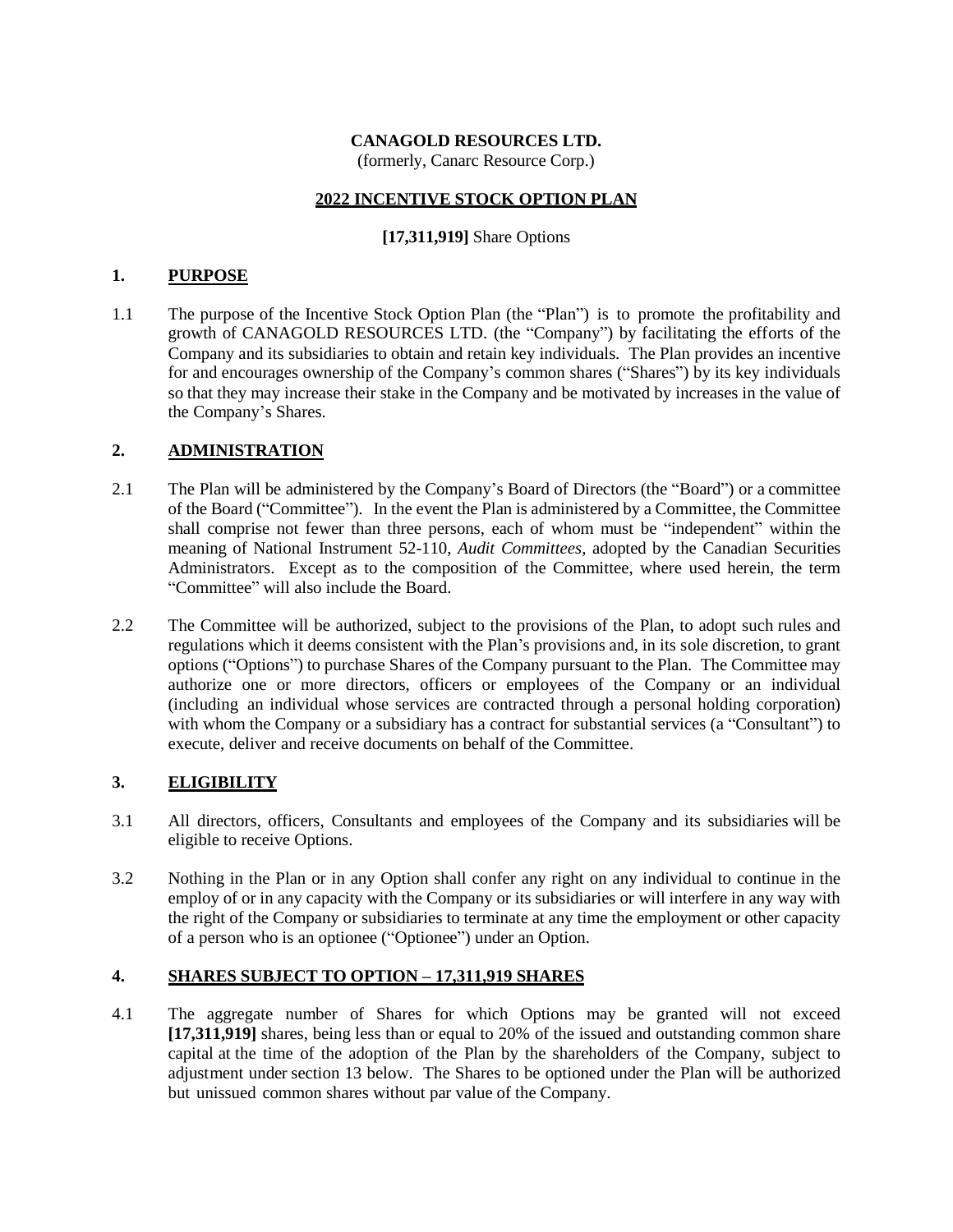- 4.2 Any Shares subject to an Option which for any reason is cancelled or terminated without having been exercised, shall again be available for grant under the Plan. No fractional shares shall be issued. Reference should be made to section 26.4 for the manner in which fractional share values will be treated.
- 4.3 The Board may, at any time, without further approval by the shareholders of the Company, alter, amend or discontinue the Plan or any Option granted hereunder in such respects as it may consider advisable and, without limiting the generality of the foregoing, it may do so to:
	- (a) amend typographical, clerical and grammatical errors;
	- (b) reflect changes to applicable securities laws and the policies and rules of the Toronto Stock Exchange (the "TSX");
	- (c) change the termination provisions of Options or the Plan which do not entail an extension beyond the original expiry date;
	- (d) include the addition or amendment of a cashless exercise feature, payable in cash or securities;
	- (e) ensure that the Options granted under the Plan will comply with any provisions respecting the income tax and other laws in force in any country or jurisdiction of which an Optionee to whom an Option has been granted may from time to time be resident or a citizen; and
	- (f) reduce the exercise price of an Option for an Optionee who is not an insider of the Company,

BUT IT MAY NOT, WITHOUT THE APPROVAL OF THE SHAREHOLDERS OF THE COMPANY, MAKE ANY ALTERATION WHICH WOULD (A) INCREASE THE AGGREGATE NUMBER OF SHARES SUBJECT TO OPTION UNDER THE PLAN EXCEPT AS PROVIDED IN SECTION 13 OR (B) DECREASE THE OPTION PRICE EXCEPT AS PROVIDED IN SECTION 19. NOTWITHSTANDING THE FOREGOING, THE TERMS OF AN EXISTING OPTION MAY NOT BE ALTERED, SUSPENDED OR DISCONTINUED WITHOUT THE CONSENT IN WRITING OF THE OPTIONEE.

- 4.4 Subject to section 19, the number of Shares issuable to insiders of the Company, at any time, under all security-based compensation arrangements, cannot exceed 10% of the total issued and outstanding (as to a maximum of 5% with respect to any one individual) Shares; and
- 4.5 Subject to section 19, the number of Shares issued to insiders, within any one year period, under all security-based compensation arrangements, cannot exceed 10% of the Company's issued and outstanding Shares. This provision applies to all types of security-based compensation.

## **5. GRANTING OF OPTIONS**

5.1 The Committee may from time to time at its discretion, subject to the provisions of the Plan, determine those eligible individuals to whom Options will be granted, the number of Shares subject to such Options, the dates on which such Options are to be granted and the expiration of such Options.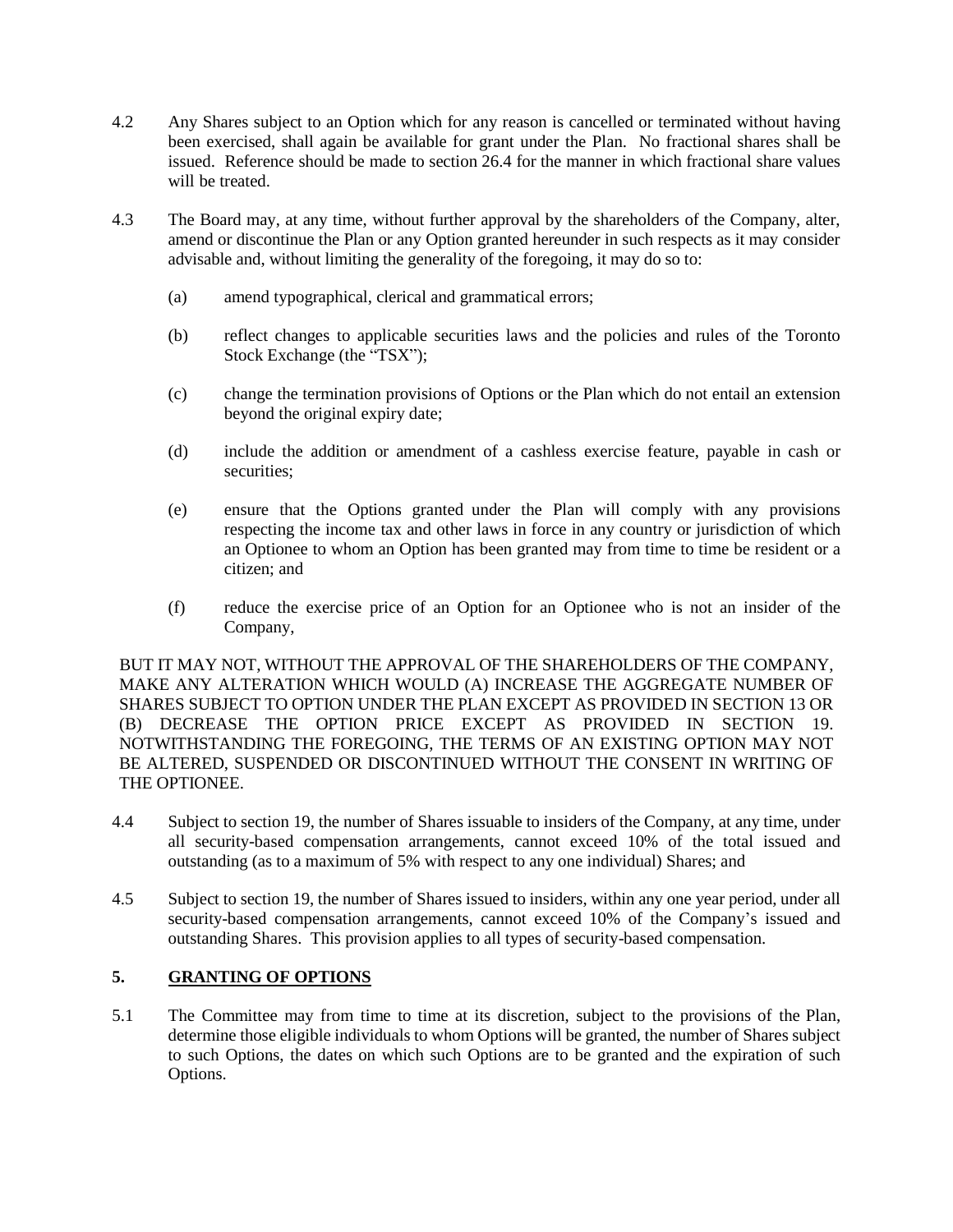- 5.2 The Committee may, at its discretion, with respect to any Option, impose additional terms and conditions, including conditions for the vesting of Options, which are more restrictive on the Optionee than those provided for in the Plan.
- 5.3 Each Option will be evidenced by a written agreement between, and executed by, the Company and the individual containing terms and conditions established by the Committee with respect to such Option and will be consistent with the provisions of the Plan.

## **6. OPTION PRICE & MARKET PRICE**

6.1 The price per Share at which Shares may be purchased upon the exercise of an Option (the "Option Price") will not be lower than the "Market Price", defined herein as the last recorded sale of a board lot of Shares on the TSX during the trading day immediately preceding the date of granting of the Option or, if there was no such sale, the average of the high and low trading prices on the TSX of the Shares for the five trading days immediately preceding the date on which the Option is granted.

# **7. TERM OF OPTION**

- 7.1 The maximum term of any Option will be, subject to section 20, 10 years.
- 7.2 The Option Price must be paid in full at the time of exercise of the Option and no Shares will be delivered until full payment is made.
- 7.3 An Optionee will not be deemed the holder of any Shares subject to his Option until the Shares are delivered to him.

## **8. SHARE APPRECIATION RIGHTS**

8.1 An Optionee may, as allowed under the policies of the TSX or any more senior exchange upon which the Company may list, and as determined by the Committee on a case by case basis, have the right (the "Right"), when entitled to exercise an Option, to terminate such Option in whole or in part by notice in writing to the Company and in lieu of receiving Common Shares pursuant to the exercise of the Option, shall receive instead and at no cost to the Optionee that number of Common Shares, disregarding fractions, which, when multiplied by the Market Price on the day immediately prior to the exercise of the Right, have a total value equal to the product of that number of Common Shares subject to the Option times the difference between the Market Price on the day immediately prior to the exercise of the Right and the Option Price. No such share appreciation rights will exist, however, until the Board formally approves the activation of this Right.

## **9. TRANSFERABILITY OF OPTIONS**

9.1 An Option may not be assigned. During the lifetime of an Optionee, the Option may be exercised only by the Optionee.

## **10. TERMINATION OF EMPLOYMENT**

10.1 Upon termination of employment or other capacity with the Company for any reason except death, retirement, termination for Cause (as set out in Item 10.2 below) or failure of re-election as a director, or failure to be re-appointed an officer of the Company, an Optionee may, at any time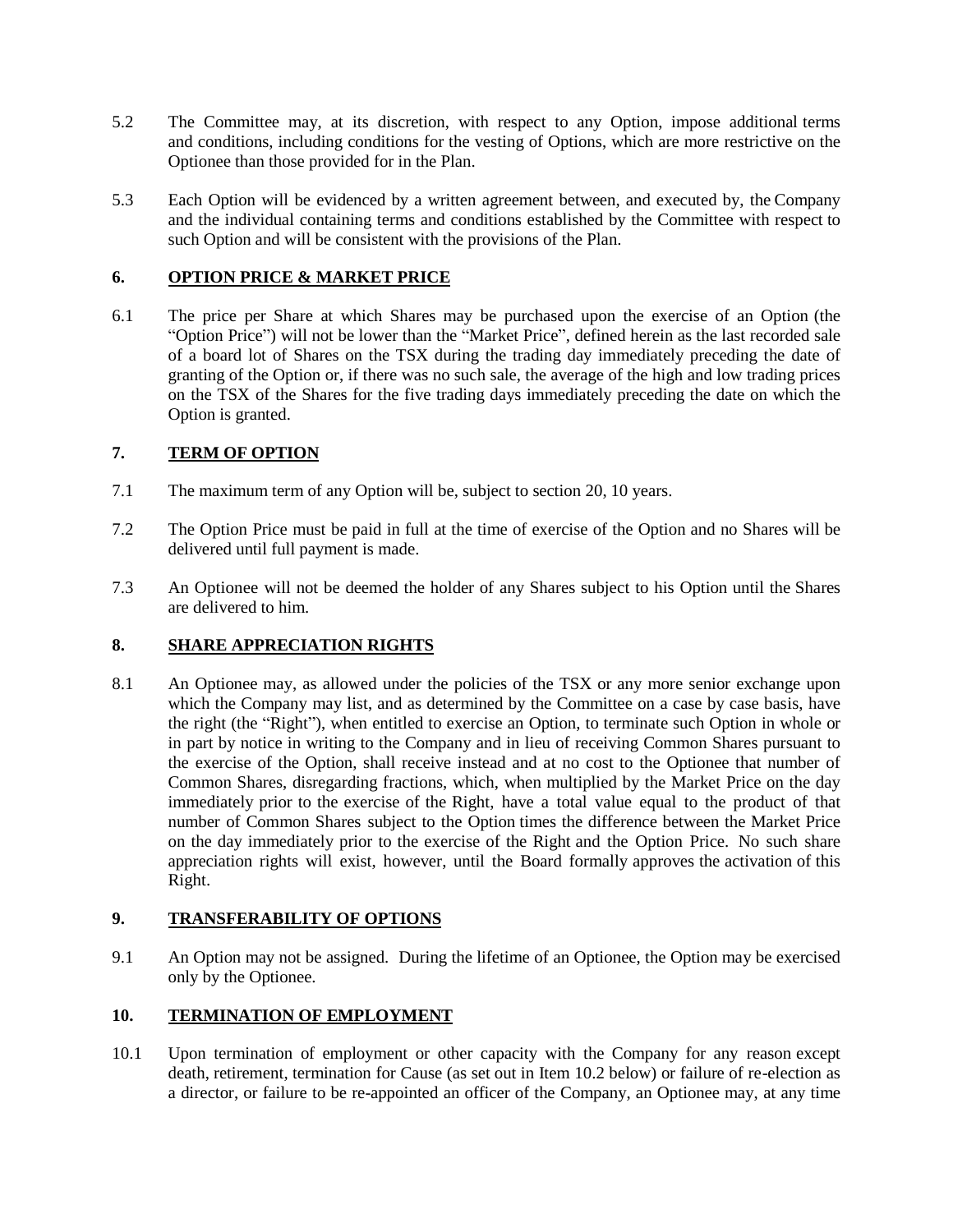within 30 days after the date of termination but not later than the date of expiration of the Option, exercise the Option to the extent the Optionee was entitled to do so on the date of termination. Any Option or portions of Options of terminated individuals not so exercised will terminate and will again be available for future Options under the Plan. A change of employment or capacity with the Company will not be considered a termination so long as the Optionee continues to be employed or engaged by the Company or its subsidiaries in a capacity eligible to receive Options under this Plan.

10.2 Unless otherwise provided in the Plan and set forth in the Optionee's agreement, if an Optionee's employment with the Company or its affiliates shall be terminated for cause, the Committee may, in its sole discretion, immediately terminate such Optionee's right to any further payments, vesting or exercisability with respect to any Options in its entirety. The Committee shall have the power to determine whether the Optionee has been terminated for cause and the date upon which such termination for cause occurs. Any such determination shall be final, conclusive and binding upon the Optionee. In addition, if the Company shall reasonably determine that an Optionee has committed or may have committed any act which could constitute the basis for a termination of such Optionee's employment for cause, the Company may suspend the Optionee's rights to exercise any option, receive any payment or vest in any right with respect to any Award pending a determination by the Company of whether an act has been committed which could constitute the basis for a termination for "cause" as provided in this section 10.2.

## **11. DEATH**

11.1 Notwithstanding any other provision of the Plan, if any Optionee dies holding an Option which has not been fully exercised, his personal representative, heirs or legatees may, at any time within 60 days of grant of probate of the will, or letters of administration of the estate of the decedent, or within one year after the date of such death, whichever is the lesser time (notwithstanding the normal expiry date of the Option) exercise the Option with respect to the unexercised balance of the Shares subject to the Option.

## **12. RETIREMENT**

12.1 Notwithstanding any other provision of the Plan, if any Optionee shall retire, or terminate his employment or other capacity with the Company with the consent of the Board under circumstances equating retirement, while holding an Option which has not been fully exercised, such Optionee may exercise the Option at any time during the unexpired term of the Option.

## **13. CHANGES IN SHARES**

13.1 In the event the authorized share capital of the Company as presently constituted is consolidated into a lesser number of Shares or is subdivided into a greater number of Shares, the number of Shares for which Options are outstanding will be decreased or increased proportionately as the case may be, and the Option Price per Share will be adjusted accordingly and the Optionees will have the benefit of any stock dividend declared during the period within which the said Optionee held his Option. Should the Company amalgamate or merge with any other company or companies (the right to do so being hereby expressly reserved) whether by way of arrangement, sale of assets and undertakings or otherwise, then and in each such case the number of shares of the resulting corporation to which an Option relates will be determined as if the Option had been fully exercised prior to the effective date of the amalgamation or merger and the Option Price per Share will be correspondingly increased or decreased, as applicable.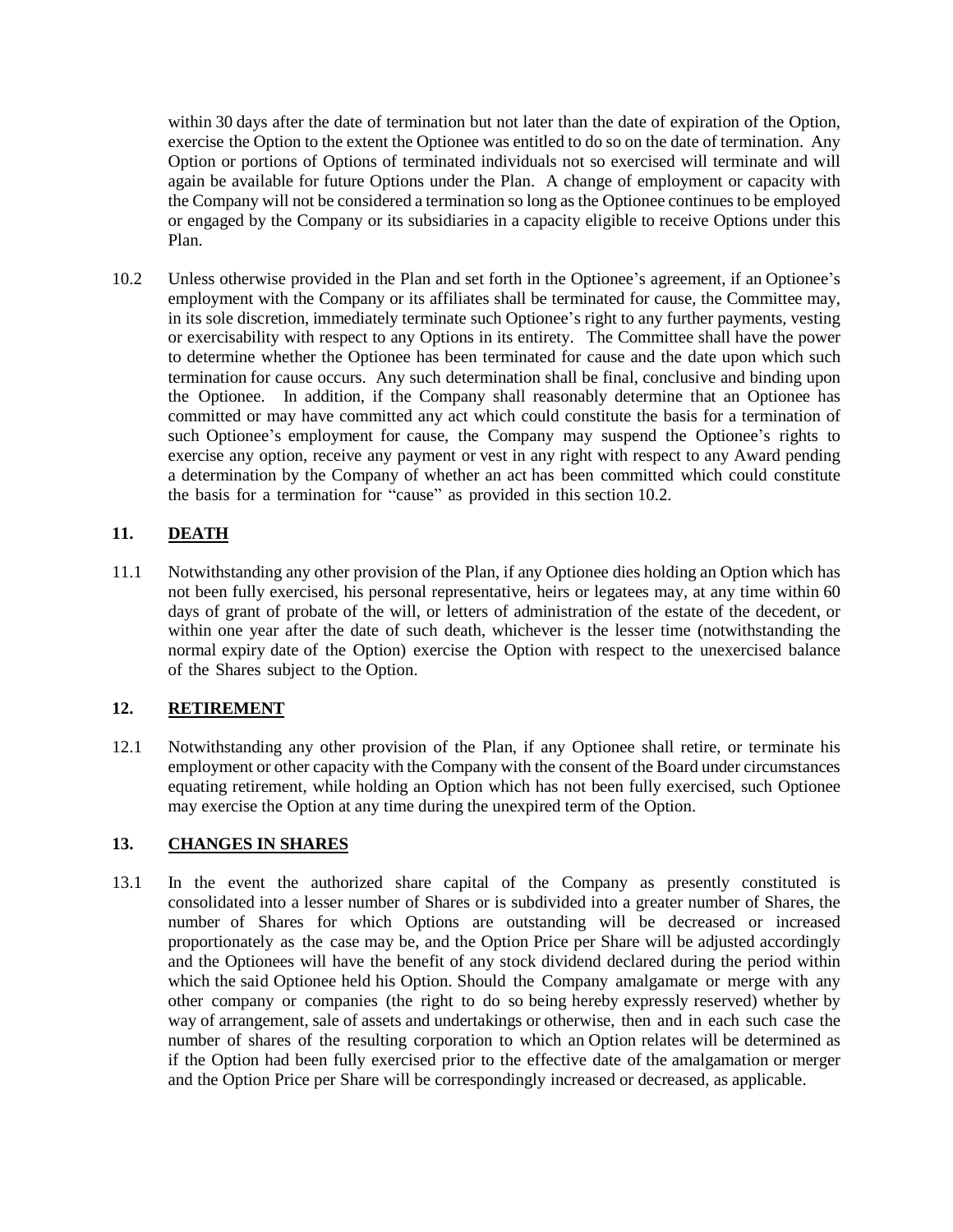#### **14. EFFECT OF A TAKE-OVER BID**

- 14.1 If a *bona fide* offer (an "Offer") for Shares is made to the Optionee or to shareholders of the Company generally or to a class of shareholders which includes the Optionee, which Offer, if accepted in whole or in part, would result in the offeror becoming a control person of the Company, within the meaning given to "control person" in the *Securities Act* (British Columbia), the Company will, immediately upon receipt of notice of the Offer, notify each Optionee of full particulars of the Offer, whereupon all Shares subject to such Option will become vested and the Option may be exercised in whole or in part by the Optionee so as to permit the Optionee to tender the Shares received upon such exercise, pursuant to the Offer. However, if:
	- (a) the Offer is not completed within the time specified therein; or
	- (b) all of the Shares tendered by the Optionee pursuant to the Offer are not taken up or paid for by the offeror in respect thereof,

then the Shares received upon such exercise, or in the case of section 14.1(b) hereof, the Shares that are not taken up and paid for, may be returned by the Optionee to the Company and reinstated as authorized but unissued Shares and with respect to such returned Shares, the Option will be reinstated as if it had not been exercised and the terms upon which such Shares were to become vested pursuant to this section will be reinstated. If any Shares are returned to the Company under this section 14, the Company will immediately refund the exercise price to the Optionee for such Shares.

## **15. ACCELERATION OF EXPIRY DATE**

15.1 If an Offer is made by an offeror at any time when an Option granted under the Plan remains unexercised, in whole or in part, the Directors may, upon notifying each Optionee of full particulars of the Offer, declare all Shares issuable upon the exercise of Options granted under the Plan to be vested and declare that the Expiry Date for the exercise of all unexercised Options granted under the Plan be accelerated so that all Options will either be exercised or will expire prior to the date upon which Shares must be tendered pursuant to the Offer.

#### **16. EFFECT OF A CHANGE OF CONTROL**

- 16.1 If a Change of Control, as hereinafter defined, occurs, all Shares subject to each outstanding Option will become vested, whereupon such Option may be exercised in whole or in part by the Optionee.
- 16.2 "Change of Control" means the acquisition by any person, or by any person and a Joint Actor, whether directly or indirectly, of voting securities as defined in the *Securities Act* (British Columbia) of the Company, which, when added to all other voting securities of the Company at the time held by such person or by such person and a Joint Actor, totals for the first time not less than 30% of the outstanding voting securities of the Company or the votes attached to those securities are sufficient, if exercised, to elect a majority of the Board of Directors of the Company. "Joint Actor" means a person acting "jointly or in concert with" another person as that phrase is interpreted in the *Securities Act* (British Columbia)*.*

## **17. EXCHANGE POLICY APPLIES**

17.1 The Plan and the granting and exercise of any Options hereunder are also subject to such other terms and conditions as are set out from time to time in the Policies of the TSX and any securities commission having authority, and the Policies of the TSX will be deemed to be incorporated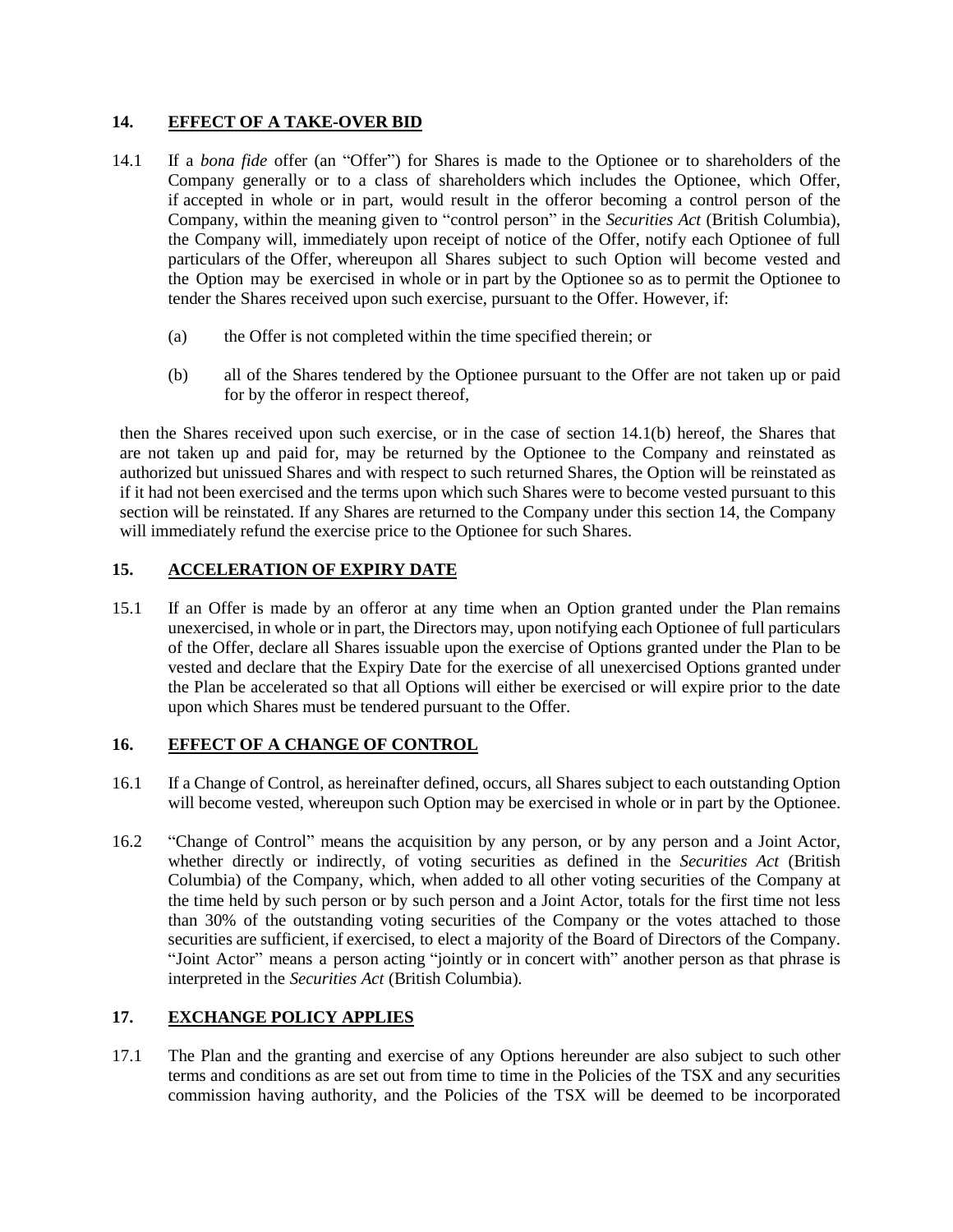into and become a part of the Plan. In the event of an inconsistency between the provisions of the Policies of the TSX and of the Plan, the provisions of the Policies of the TSX will govern.

#### **18. CANCELLATION AND RE-GRANTING OF OPTIONS**

18.1 The Committee may, with the consent of the Optionee, cancel an existing Option, and re- grant the Option at an Option Price determined in the same manner as provided in section 6 hereof, subject to the prior approval of the TSX.

#### **19. DISINTERESTED SHAREHOLDER APPROVAL**

- 19.1 Subject to any applicable TSX policy and applicable definitions defining the disinterested shareholders, the approval of the disinterested shareholders of the Company must be obtained:
	- (a) before the number of shares under option to Insiders within any 12-month period may exceed 10% of the outstanding common share capital of the Company, and before the number of Common shares reserved for issuance pursuant to Options granted to Insiders exceed, at any one time, 10% of the outstanding common share capital of the Company; and
	- (b) for the reduction in the exercise price per share of options previously granted to Insiders.

## **20. EXTENSION OF EXPIRY DATE OF STOCK OPTIONS EXPIRING DURING A BLACKOUT PERIOD**

20.1 The expiry date of outstanding Options held by Optionees which may expire during a restricted trading period, imposed by the Company in accordance with applicable securities laws (a "Blackout Period"), will be extended for a period of 10 business days commencing on the first business day after the expiry date of the Blackout Period to provide such Optionees with an extension to the right to exercise such Options.

#### **21. INTERPRETATION**

21.1 The Plan will be construed according to the laws of the Province of British Columbia.

# **22. LIABILITY**

22.1 No member of the Committee or any director, officer, Consultant or employee of the Company will be personally liable for any act taken or omitted in good faith in connection with the Plan.

#### **23. REPRESENTATION BY OPTIONEES**

- 23.1 Upon each exercise of an Option, the Optionee (including for the purposes of this section 23 each other person who, pursuant to sections 9, 10 and 11 hereof, may purchase Shares under an Option granted to a director, officer, Consultant or employee of the Company) shall, if so requested by the Company, represent and agree in writing that:
	- (a) the person is, or the Optionee was, a director, officer, Consultant or employee of the Company or a director, officer, Consultant or employee of an associated, affiliated, controlled or subsidiary company and has not been induced to purchase the Shares by expectation of employment or continued employment;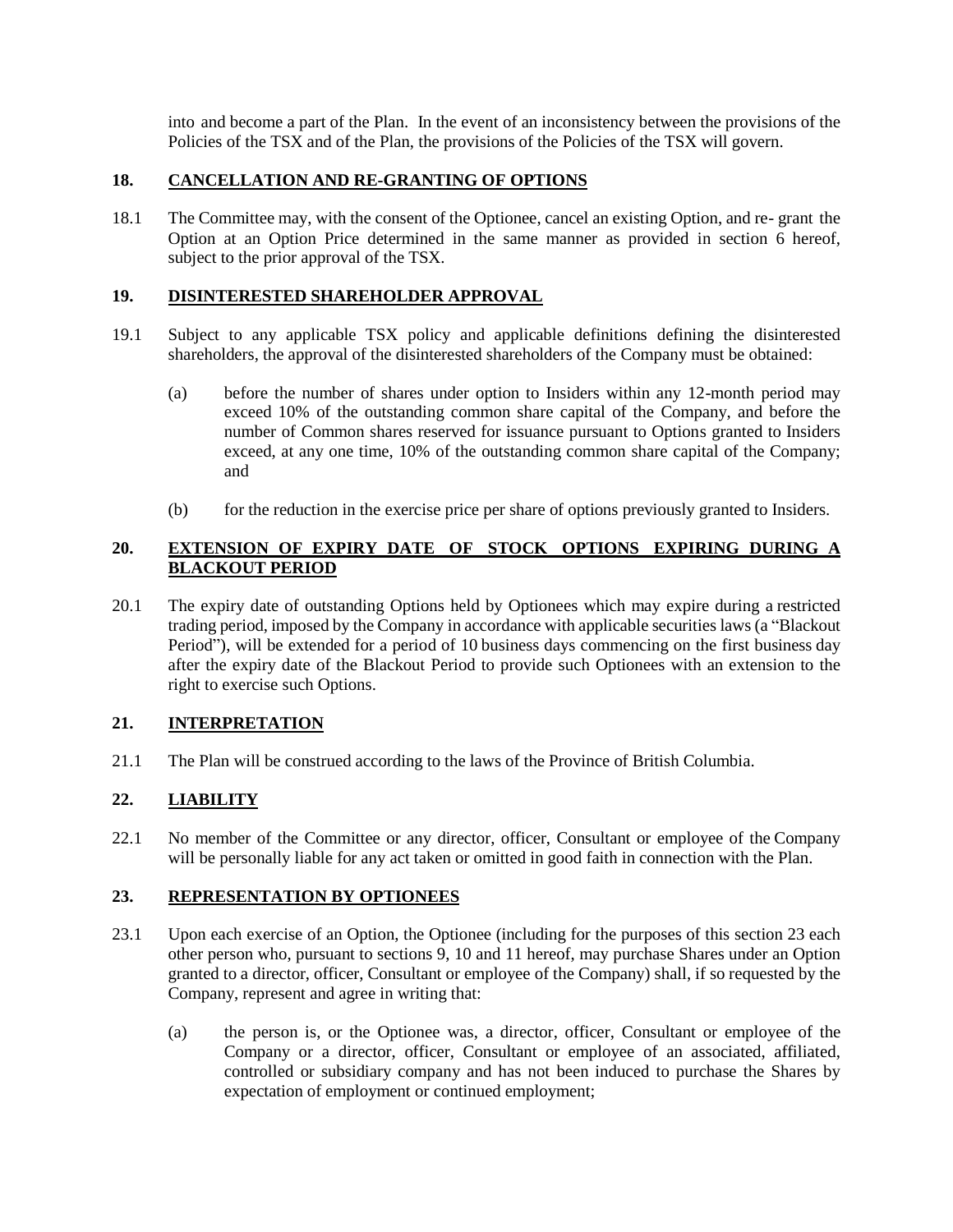- (b) the person is purchasing the Shares pursuant to the exercise of such Option as principal for the Optionee's own account (or if such Optionee is deceased, for the account of the estate of such deceased Optionee);
- (c) the person will, prior to and upon any sale or disposition of any of the Shares purchased pursuant to the exercise of such Option, comply with all applicable securities laws and any other federal, provincial or state laws or regulations to the extent that such laws or regulations are applicable to such sale or disposition; and
- (d) such Optionee (or such other person) will not offer, sell or deliver any of the Shares purchased pursuant to the exercise of such Option, directly or indirectly, in the United States or to any citizen or resident of, or any corporation, partnership or other entity created or organized in or under the laws of, the United States, or any estate or trust the income of which is subject to United States federal income taxation regardless of its source, except in compliance with United States federal and state securities laws. The Optionee acknowledges that the Company has the right to place any restriction or legend on any securities issued pursuant to this Plan including, but in no way limited to placing a legend to the effect that the securities have not been registered under the United States Securities Act of 1933 and may not be offered or sold in the United States unless registration or an exemption from registration is available.
- (e) The Company may employ other procedures and require further documentation from an Optionee to ensure compliance with all applicable laws.
- (f) The issue and sale of Shares pursuant to any Option granted under the Plan is conditioned on such issue and sale being made in compliance with applicable securities laws, and the Company shall have no obligation to issue or sell any Shares pursuant to the exercise of any Option unless the Board determines in its sole discretion that such issue and sale will be made in compliance with applicable securities laws.

## **24. EFFECTIVE DATE**

- 24.1 This Plan will supersede and replace all previous stock option plans effective on May 2, 2017. This Plan is subject to the approval of:
	- (a) the TSX; and
	- (b) the shareholders of the Company, given by the affirmative vote of a majority of the votes attached to the Shares of the Company entitled to vote and represented and voted at an annual or special meeting of the holders of such Shares held, among other things, to consider and approve the Plan,

*and until such approvals are obtained Options granted pursuant to the Plan shall not be exercisable.*

## **25. MISCELLANEOUS**

25.1 Nothing contained herein shall prevent the Board from adopting other or additional compensation arrangements, subject to any required regulatory or shareholder approval.